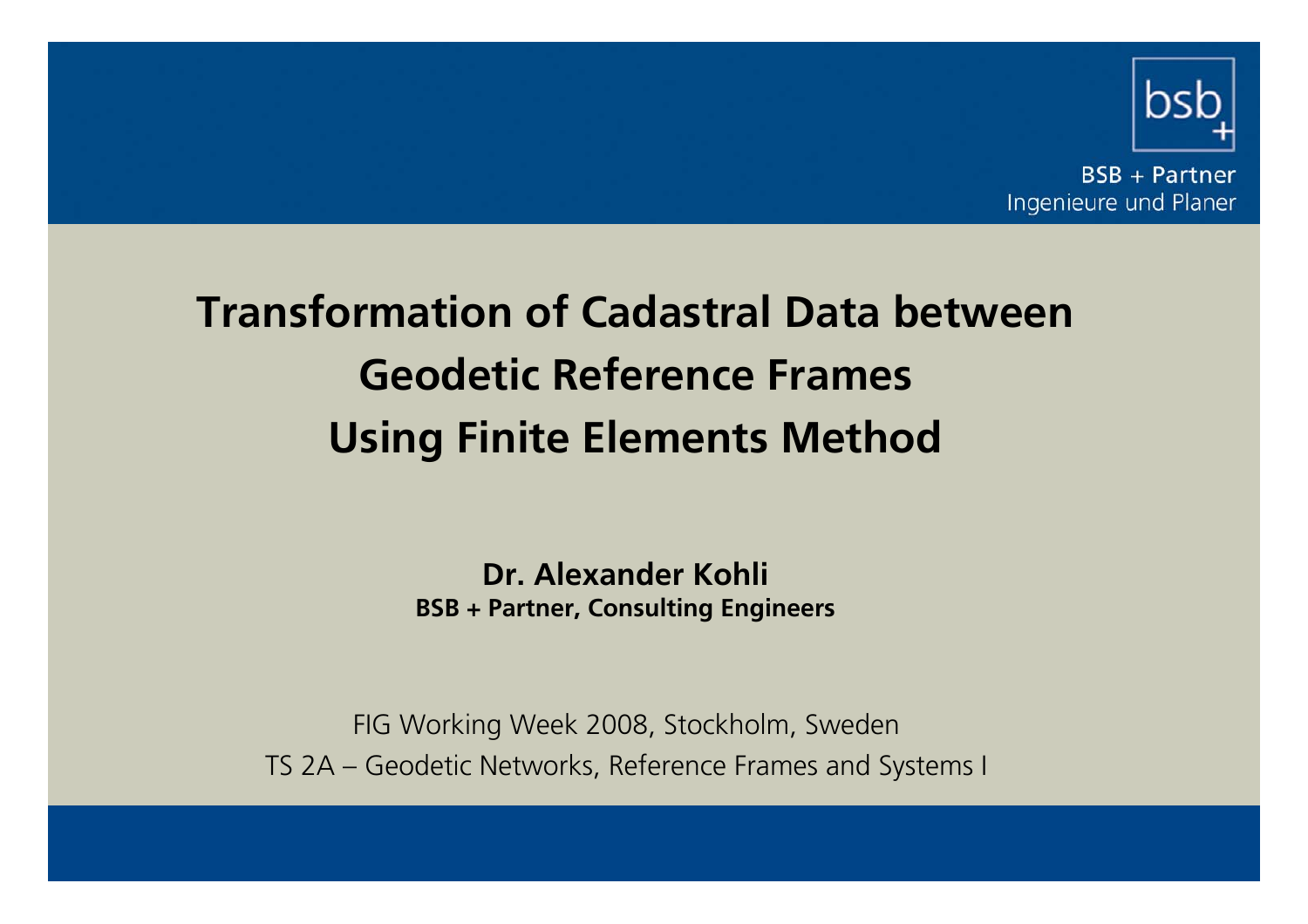

**BSB + Partner** Ingenieure und Planer

#### **Agenda**

- •**Introduction and Motivation**
- •**General Approach**
- •**Application in Kosova**
- •**Results**
- •**Experiences and Conclusions**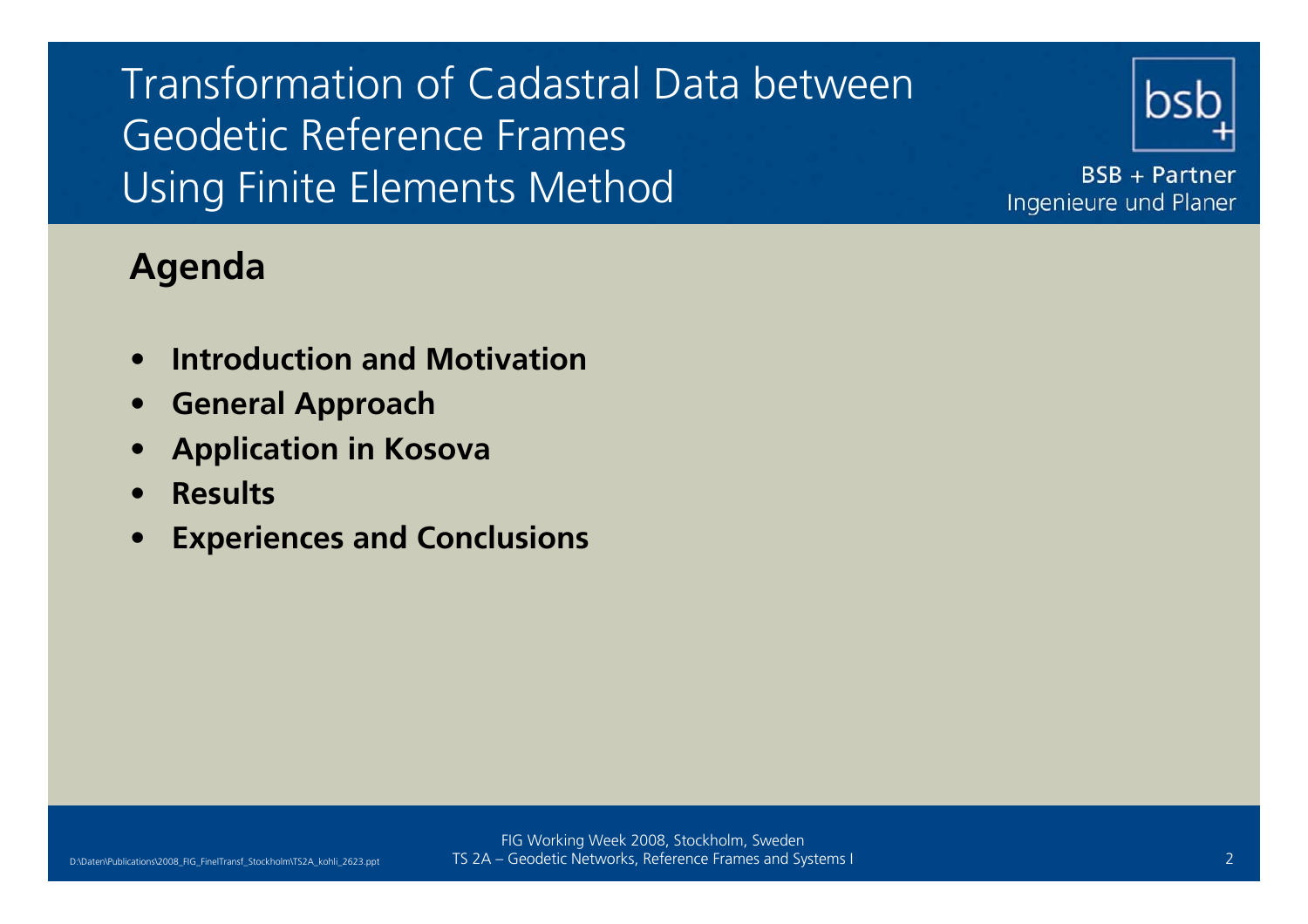

**BSB + Partner** Ingenieure und Planer

#### **Introduction and Motivation**

- •**Inhomogeneous networks regional distortions and deformations**
- • **Cadastral data must not havegaps on plot plans**
- • **Overall Helmert transformation – bad fit**
- • **Local Helmert transformations – gaps**
- **→ New Frame definition (KOSOVAREF01 – ETRS89, ETRF)**

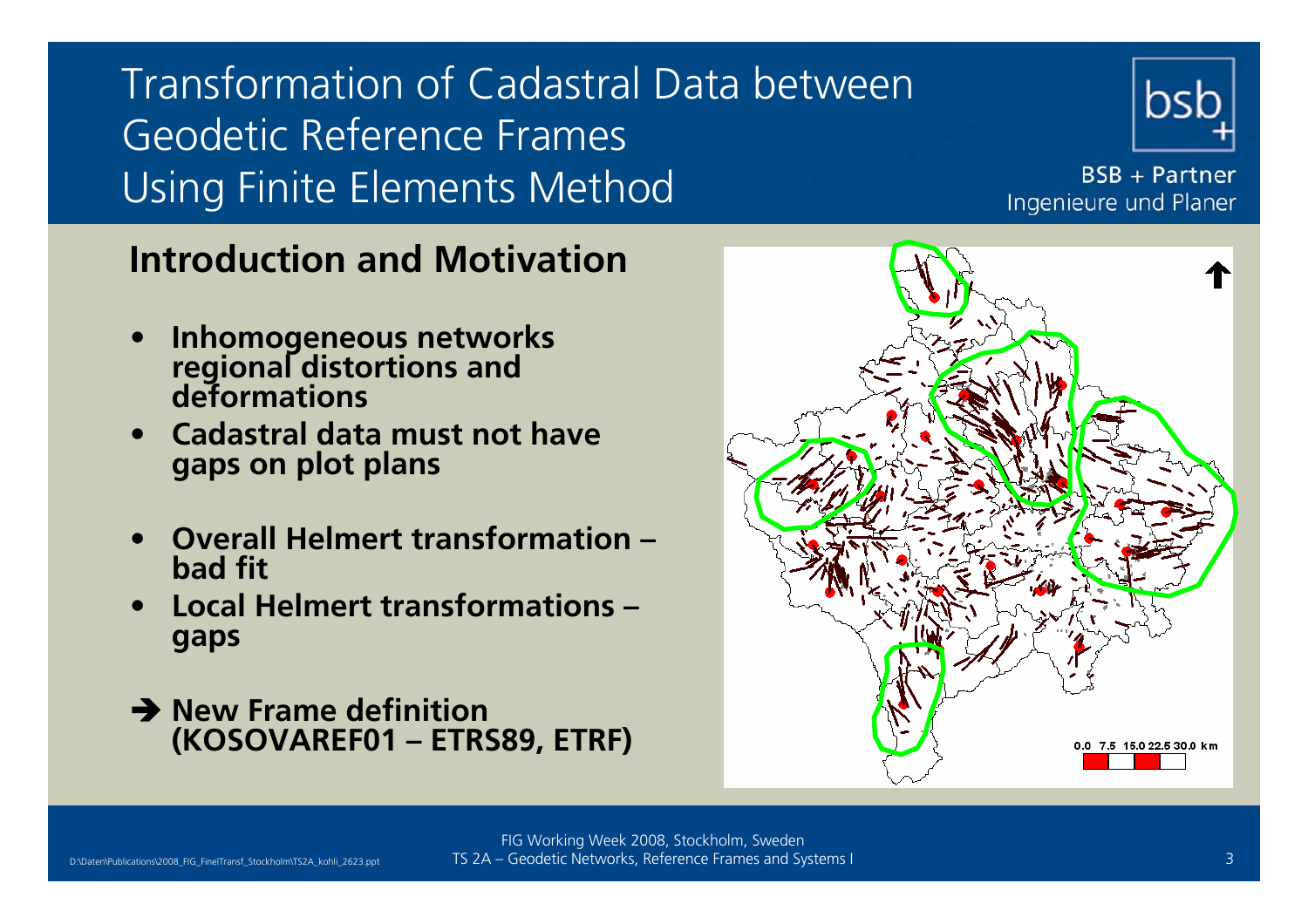

**BSB + Partner** Ingenieure und Planer

#### **Finite Element Method**

- • **Linear affine transformation with finite elements (triangles)**
- • **Node points (TBS) become exactly the values in the new system – transformation of data within the triangle depending of the coordinates of the TBS**
- • **Local improvements and densification possible**
- **→ Continous and reversible transformation, no gaps between triangles**

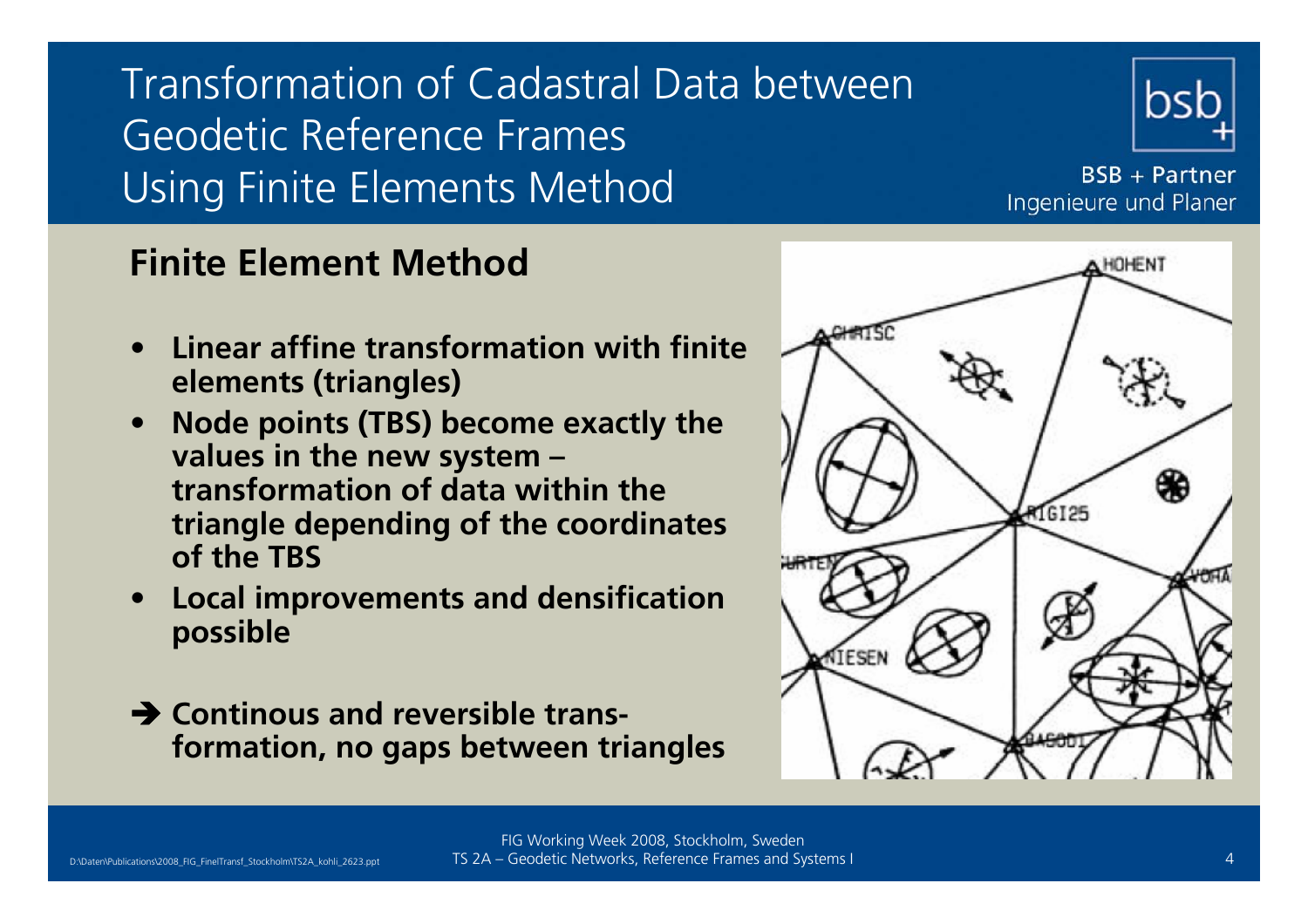

**BSB + Partner** Ingenieure und Planer

#### **General Approach**

| 1. | <b>Provisional Triangle</b><br><b>Network</b> | Triangle network out of former triangulation and<br>traverse points                                                                                |
|----|-----------------------------------------------|----------------------------------------------------------------------------------------------------------------------------------------------------|
|    | 2. Determination<br><b>Distortion Vectors</b> | New determination of the points by measurements<br>in the new reference frame $\rightarrow$ distortion vectors                                     |
| 3. | Improvement of<br><b>Transformation Base</b>  | Design the pre-definite triangle network,<br>transformation of the checkpoints and assessment<br>of the transformation base, iterative improvement |
|    | 4. Transformation of<br><b>Cadastral Data</b> | Transformation of vectorized cadastral data by<br>finite element method                                                                            |
| 5. | <b>Quality Checks</b>                         | Quality tests by area comparison of parcels and<br>reporting of results                                                                            |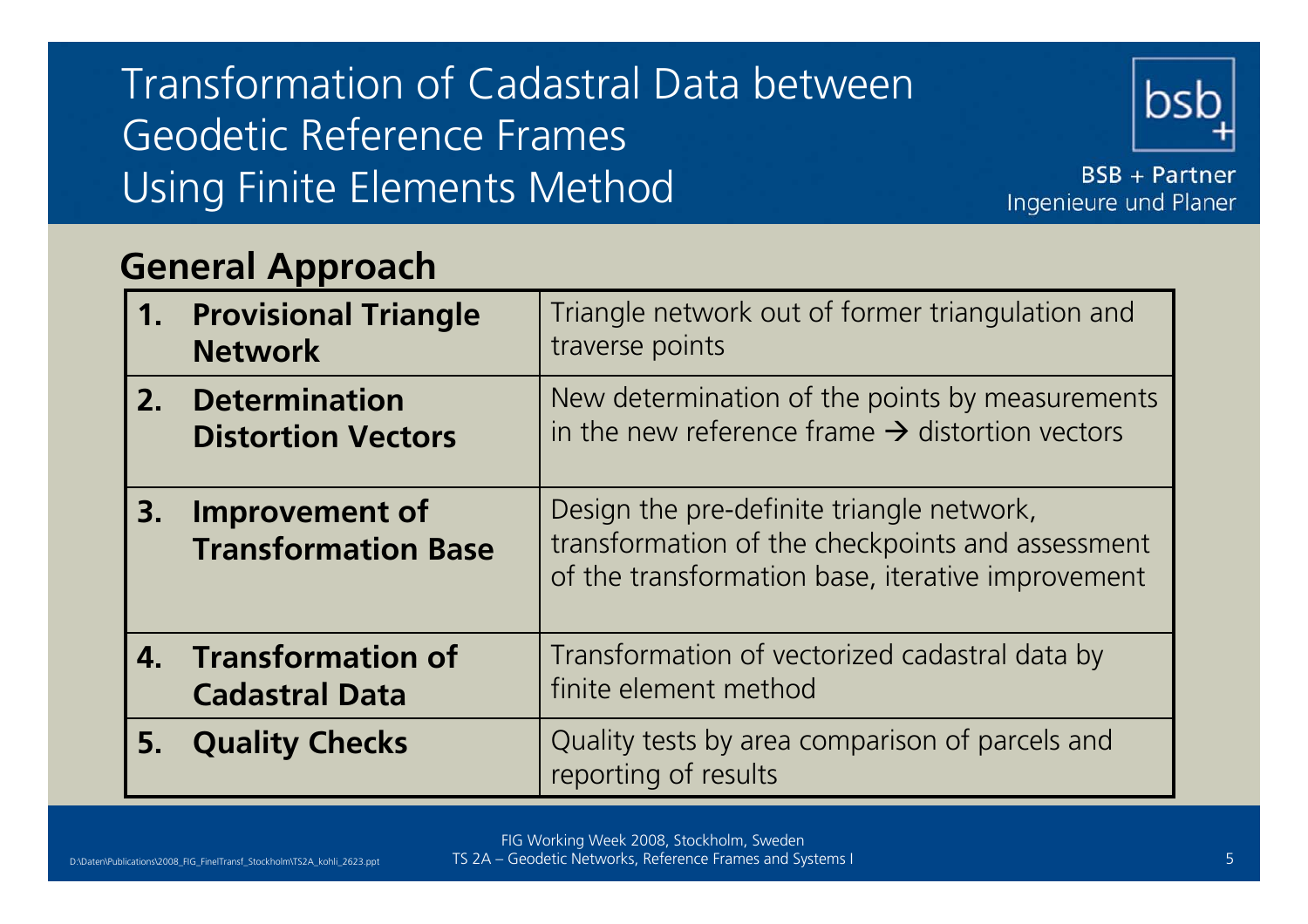

**BSB + Partner** Ingenieure und Planer

#### **Application in Kosova (I) – Definition of provisional triangle network**

- • **Stable node points, re-measured in new frame**
- • **Triangles must contain 3-4 checkpoints known in the former system/remeasured**
- •**Consideration of city networks**

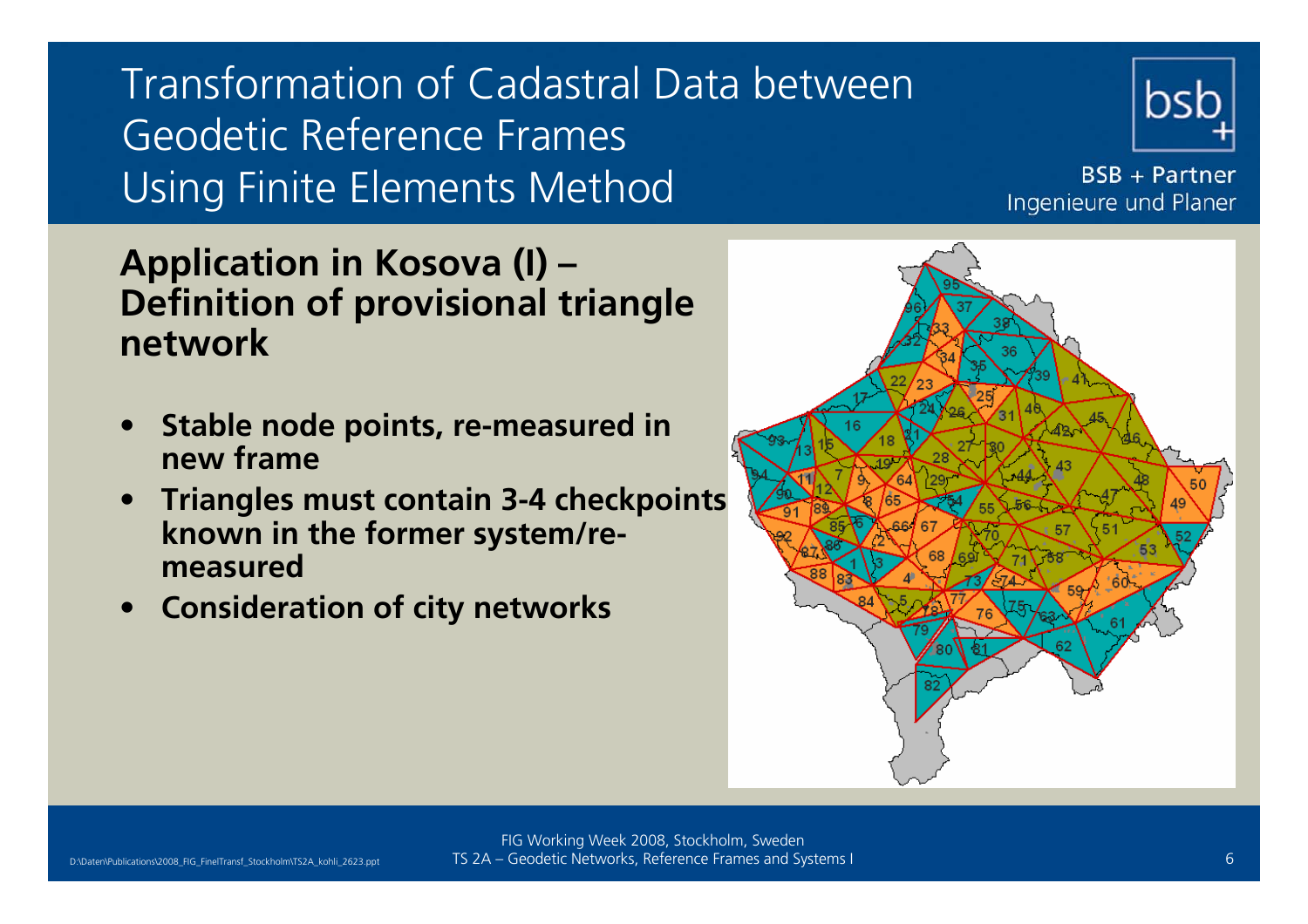

**BSB** + Partner Ingenieure und Planer

#### **Application in Kosova (II)**

- • **Improvement of the Transformation Base by iterative elimination of gross errors**
- • **Reduction of distortions by selection of relevant node points (TBS)**
- **Minimization of borderline effects by fictitious TBS**

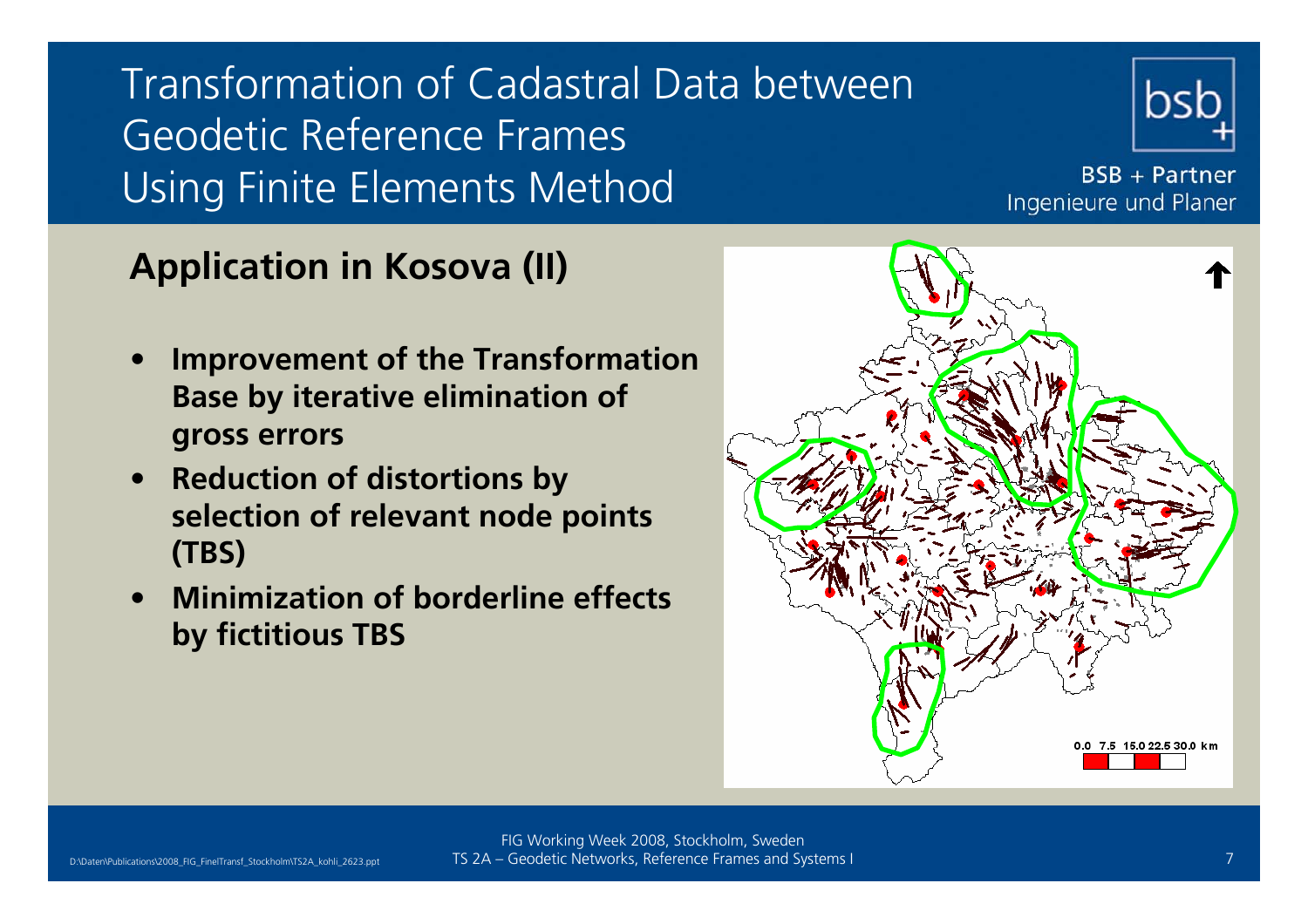

**BSB** + Partner Ingenieure und Planer

### **Application in Kosova (III)**

- • **Assessment of the TBS by finite element method transformation of the checkpoints within the triangles**
- • **Detection of distortion vectors for checkpoints**
- • **Goal: reduction of residuals of distortion vectors:**
	- **Modification of TBS by visual approach**
	- **Change of nodes of a not representative vector quality**



|                                     | Average<br>Vector length<br>[m] | Average<br><b>Deviation</b> [m] | <b>Checkpoints</b><br>out of<br><b>Tolerance</b> |
|-------------------------------------|---------------------------------|---------------------------------|--------------------------------------------------|
| <b>Helmert</b>                      | 0.36                            | 0.15                            | 84                                               |
| Pre-definite<br><b>Triangles</b>    | 0.19                            | 0.10                            | 14                                               |
| <b>Definite</b><br><b>Triangles</b> | 0.18                            | 0.10                            | 12                                               |

FIG Working Week 2008, Stockholm, Sweden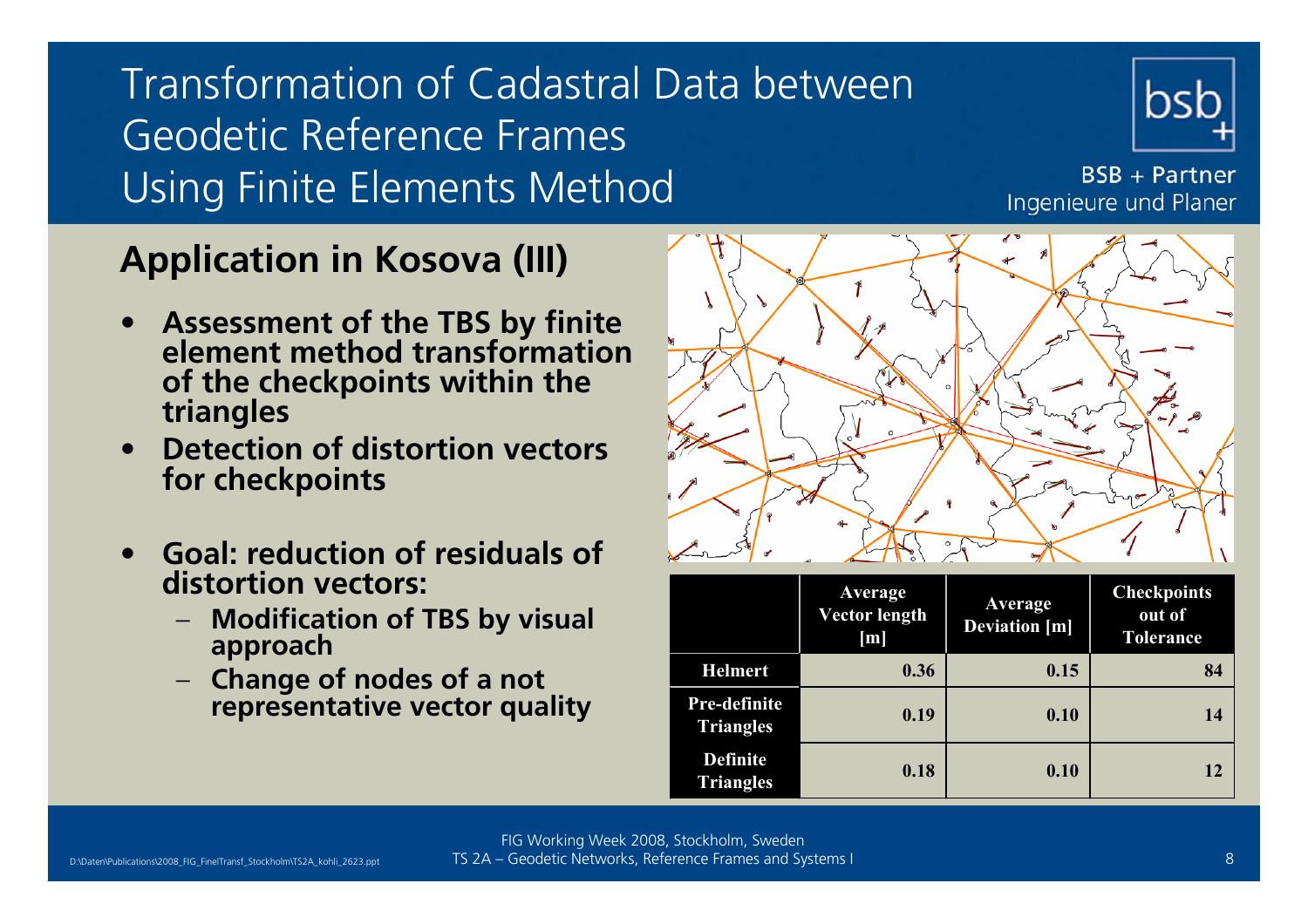

**BSB + Partner** Ingenieure und Planer

### **Application in Kosova (IV)**

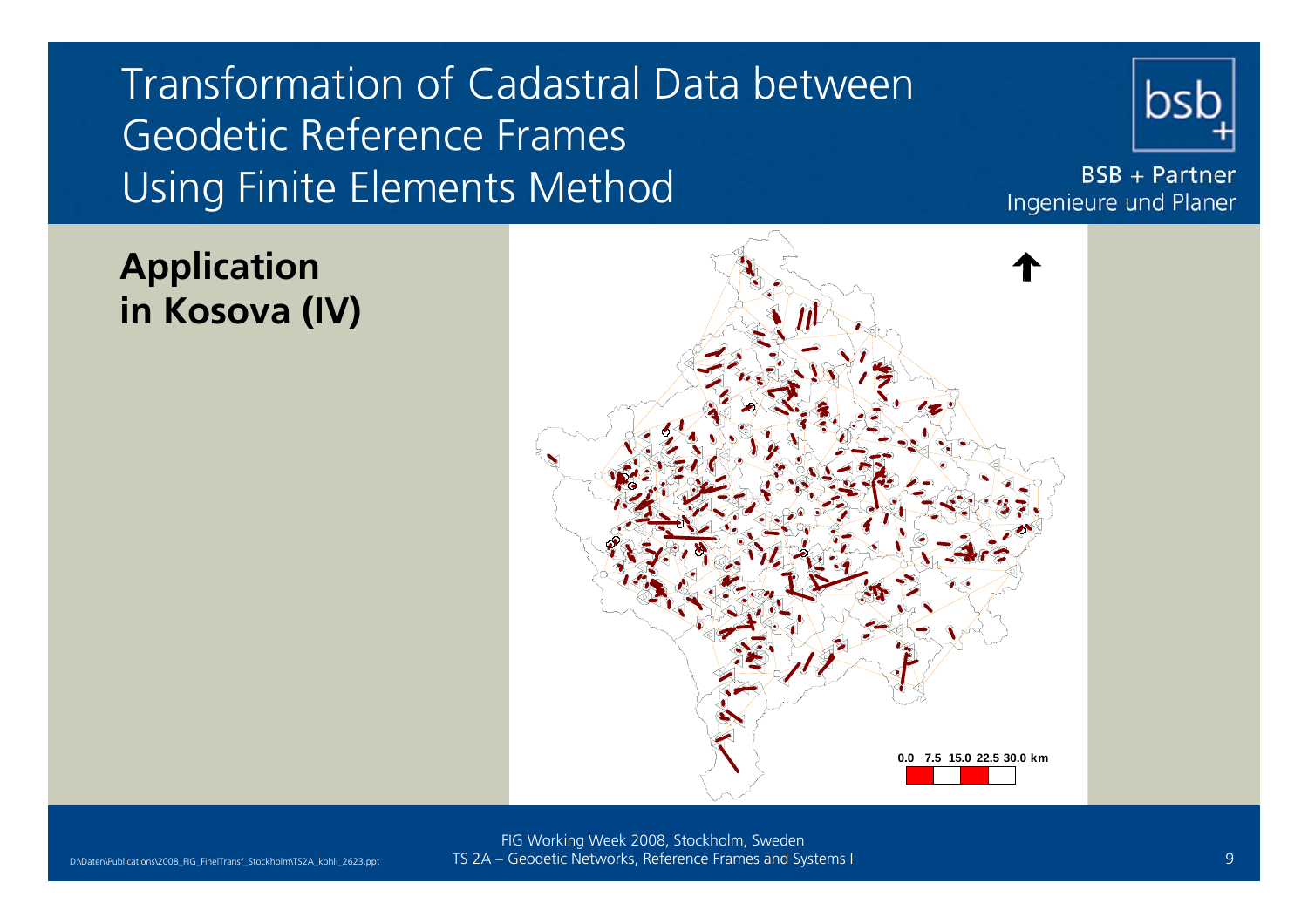

**BSB + Partner** Ingenieure und Planer

#### **Application in Kosova (V)**

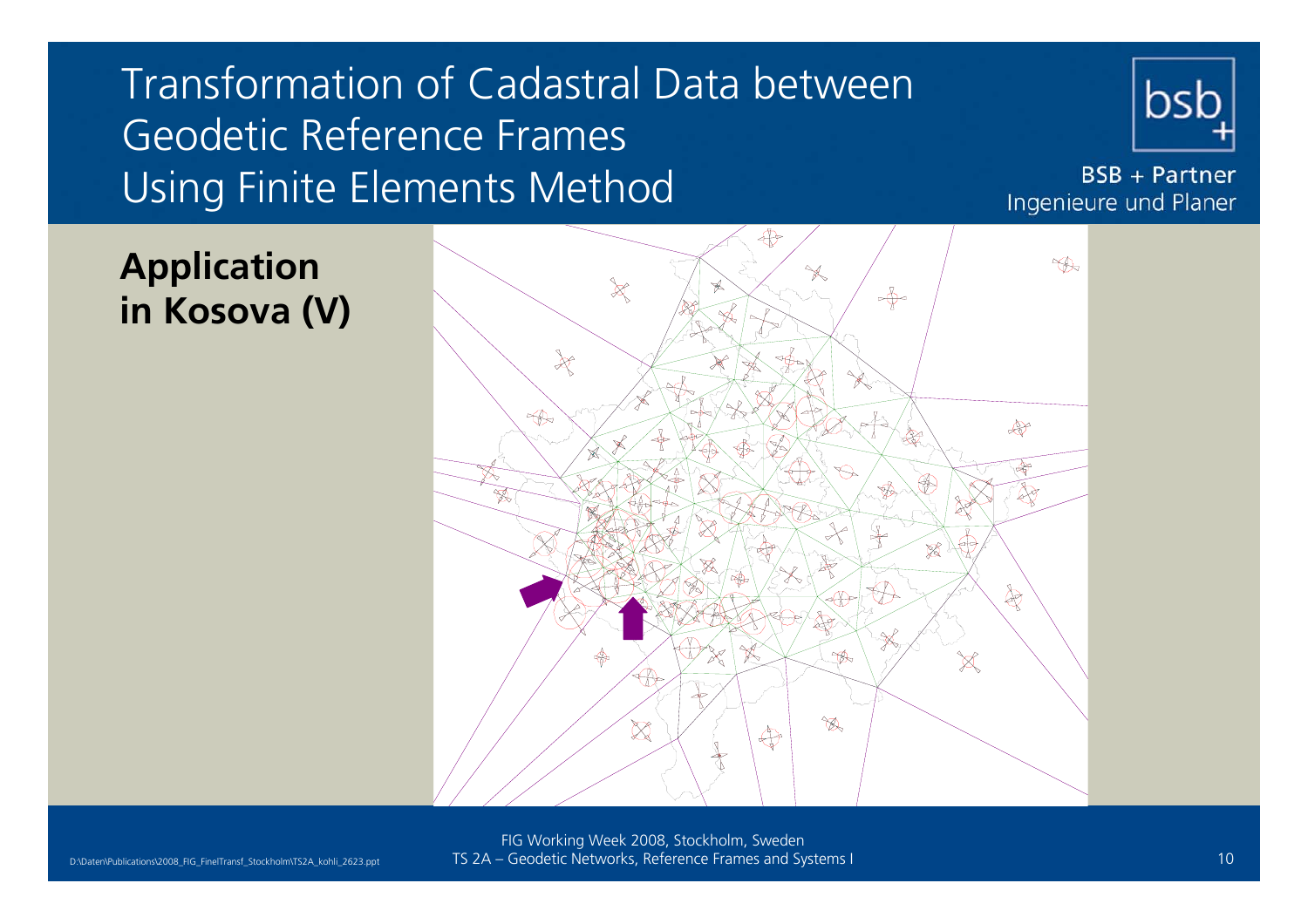

**BSB + Partner** Ingenieure und Planer

### **Results (I) – A-priori Error Estimation**

- • **Existing Error on points ?**
	- **Graphical surveying**
	- **Digitalization**

| <b>Error Sources of Basic Cadastral Data</b>                         | <b>Values for Map</b><br><b>Scale 1:500</b> |  |
|----------------------------------------------------------------------|---------------------------------------------|--|
| Quality of Basic Surveying (Photogrammetry or<br>Conventional)       | $+/- 0.30m$                                 |  |
| Drawing of Plans                                                     | $+/-$ 0.05 $-$ 0.25m                        |  |
| Printings from the Original Plans                                    | $+/- 0.10m$                                 |  |
| Vectorization<br>Scanned<br>Plans<br>- of<br>after<br>Georeferencing | $+/-$ 0.05 $-$ 0.20m                        |  |

$$
\sigma_{\text{max}} = \sqrt{\sigma_{\text{surveying}}^2 + \sigma_{\text{drawing}}^2 + \sigma_{\text{primitive}}^2 + \sigma_{\text{vectorization}}^2} = \sim \pm 0.50 \text{m}
$$

• **Influence of transformation to parcel areas ?**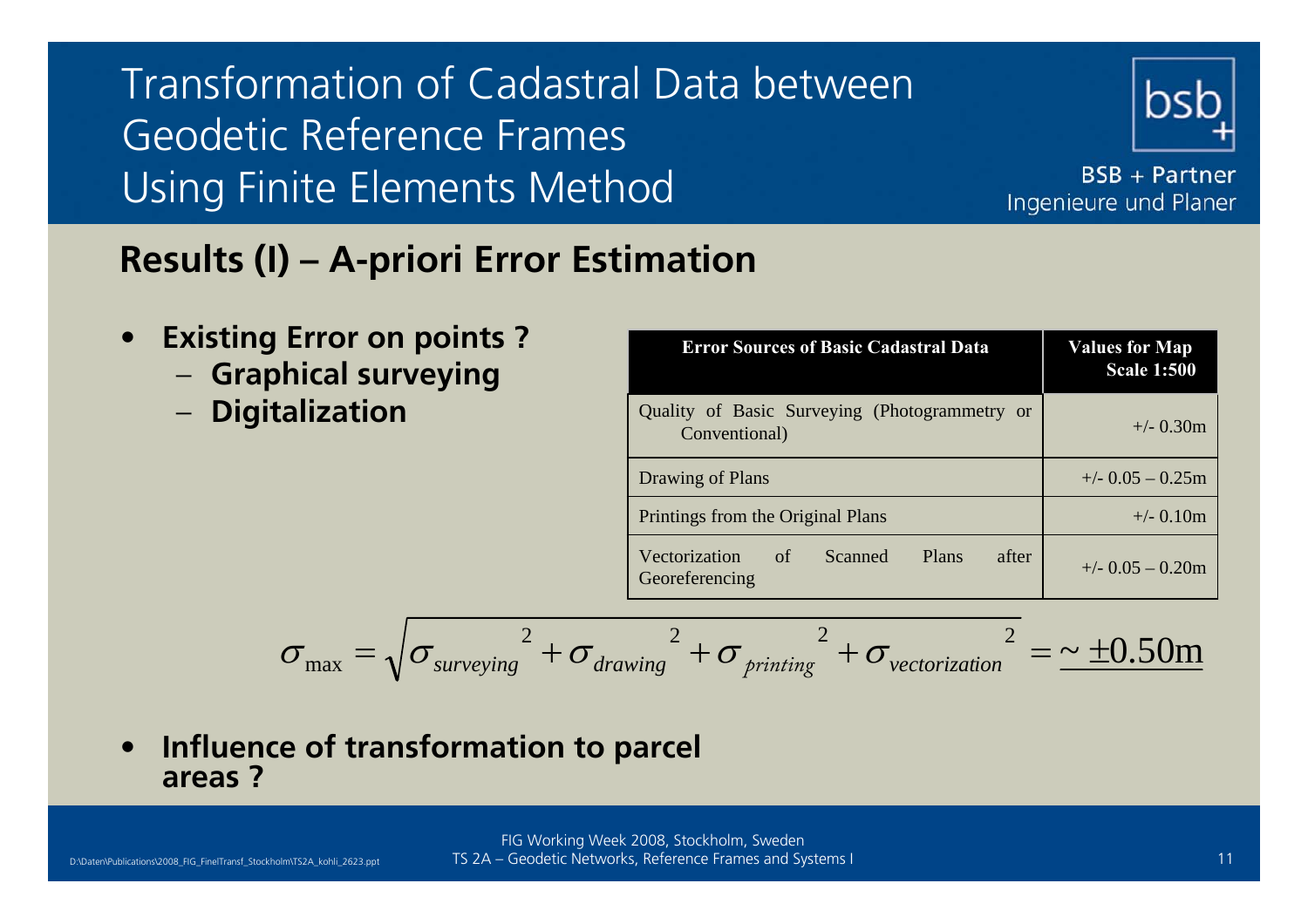

**BSB + Partner** Ingenieure und Planer

### **Results (II) – Parcel Area after Transformation**

#### **Tolerance Level 1:500**

 $\sigma_{\text{max}} = 0.2 \sqrt{F}$ 

**3-4 orders of magnitude smaller!**

**→ Influence negligible** 

| Cadastral<br>Zone-<br><b>Municipality</b> | No.<br><b>Triangles</b> | Parcel<br>Area<br>[km <sup>2</sup> ] | Avg. $\Delta$<br>/ Parcel<br>$\mathrm{[m^2]}$ | Max. $\Delta$<br>/ Parcel<br>$\rm [m^2]$ | σ<br>area<br>$\lceil m^2 \rceil$ |
|-------------------------------------------|-------------------------|--------------------------------------|-----------------------------------------------|------------------------------------------|----------------------------------|
| <b>Berkove</b><br>- Klina                 | $\mathbf{1}$            | 0.025                                | 0.015                                         | $-0.23$                                  | 0.011                            |
| Shaptej<br>- Gjakova                      | $\overline{2}$          | 0.200                                | 0.412                                         | 25.07                                    | 0.397                            |
| Shajnovc<br>- Dragash                     | 1                       | 0.900                                | 0.012                                         | 7.92                                     | 0.008                            |
| <b>Strpce</b><br>- Strpce                 | $\overline{4}$          | 9.900                                | 0.176                                         | 320.61                                   | 0.221                            |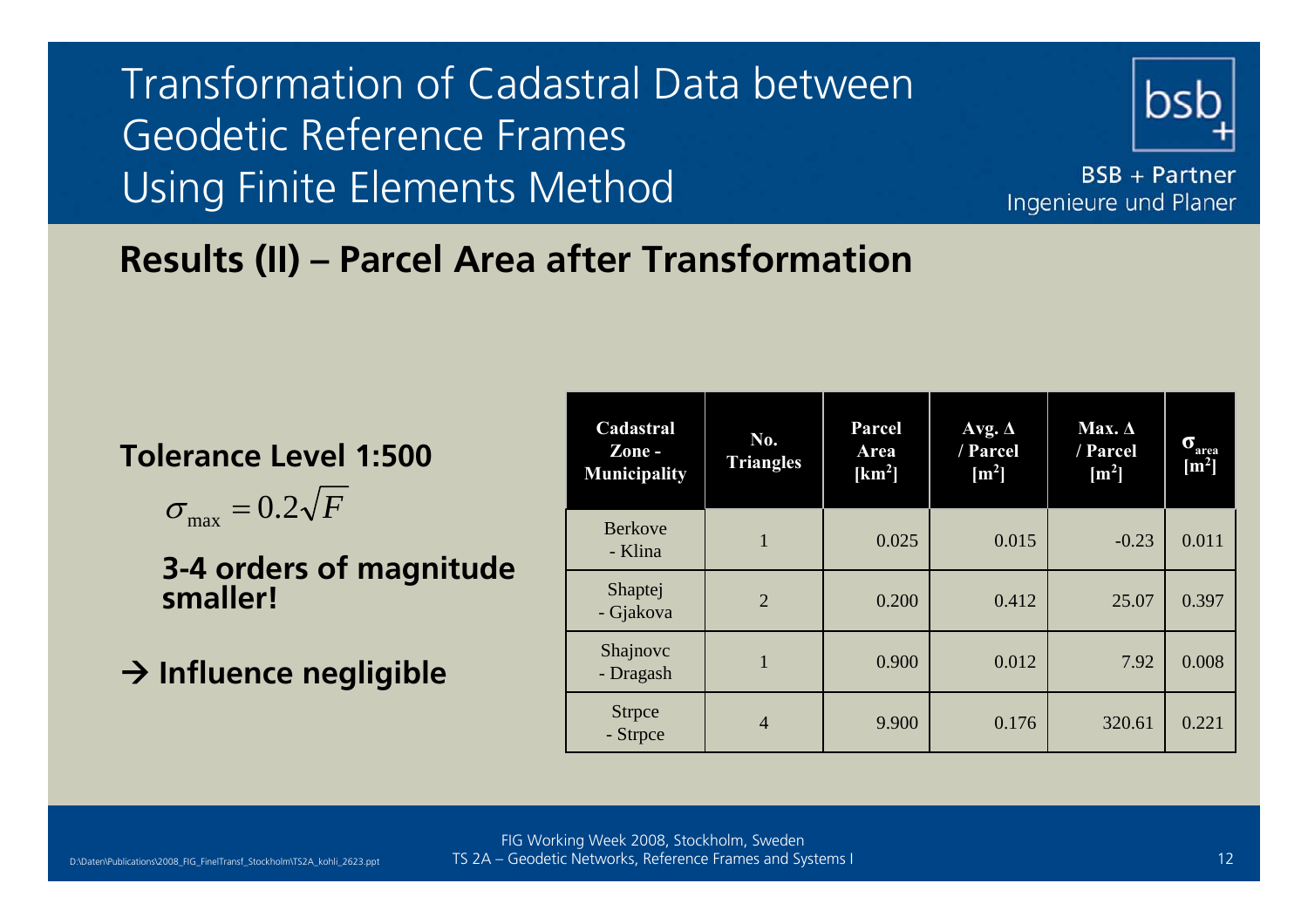

**BSB + Partner** Ingenieure und Planer

#### **Experiences and Conclusions (I) – General**

- • **Method leads to cadastral data:**
	- **Homogenous**
	- **Gapless**
	- **No loss of accuracy**
	- **Reduction of local distortions**
- •**Needs some efforts – causes some expenditures**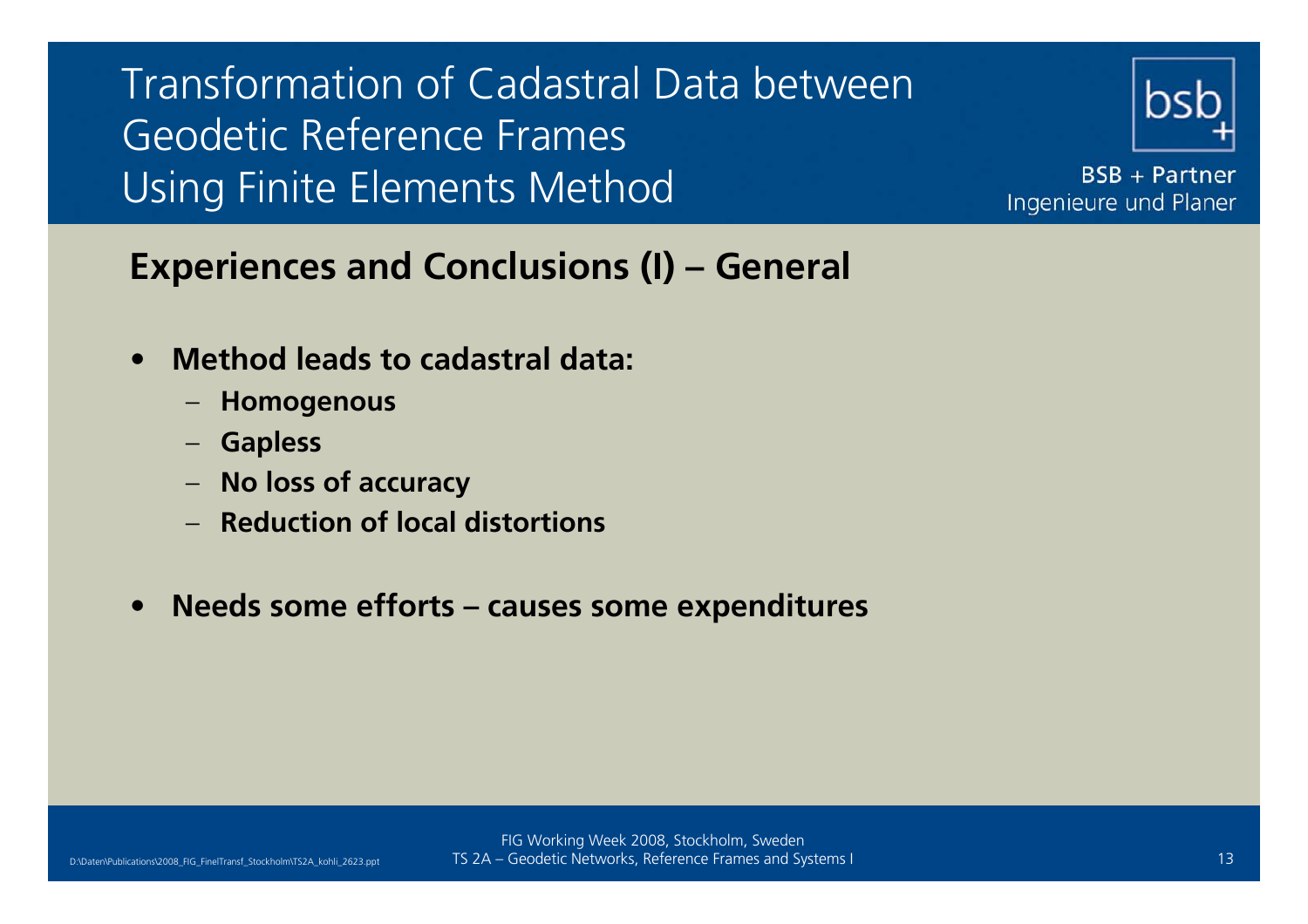

**BSB + Partner** Ingenieure und Planer

#### **Experiences/Conclusions (II) – Transformation Base**

- •**Piece de resistance**
- •**Produces high expenditures if applied in exaggerated manner**
- •**Use of common sense for node selection – reduction of residuals**
- •**Design follows the local geographic and topographic characteristics**
- •**Iterative process**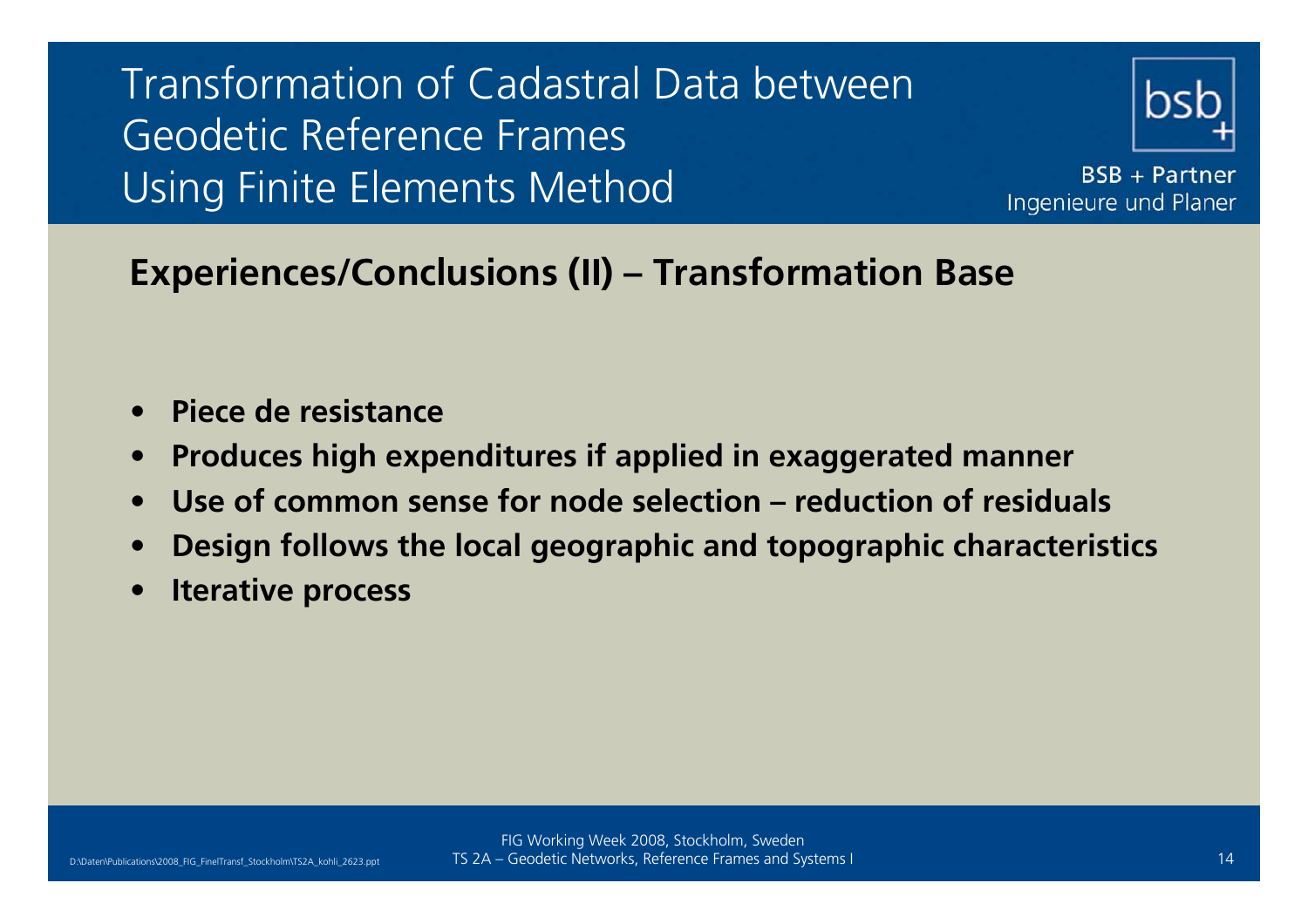

**BSB + Partner** Ingenieure und Planer

### **Experiences/Conclusions (II) – Limitations**

- • **Need for TBS densification in case of** 
	- later detected local distortion areas
	- Implementation of city networks
- •**Need of experience for maintenance of the transformation base**
- • **Need of a solid single institution for a sustainable application and service to the public**
- • **Need of application and cooperation with private sector for data transformation as well as for TBS improvement**